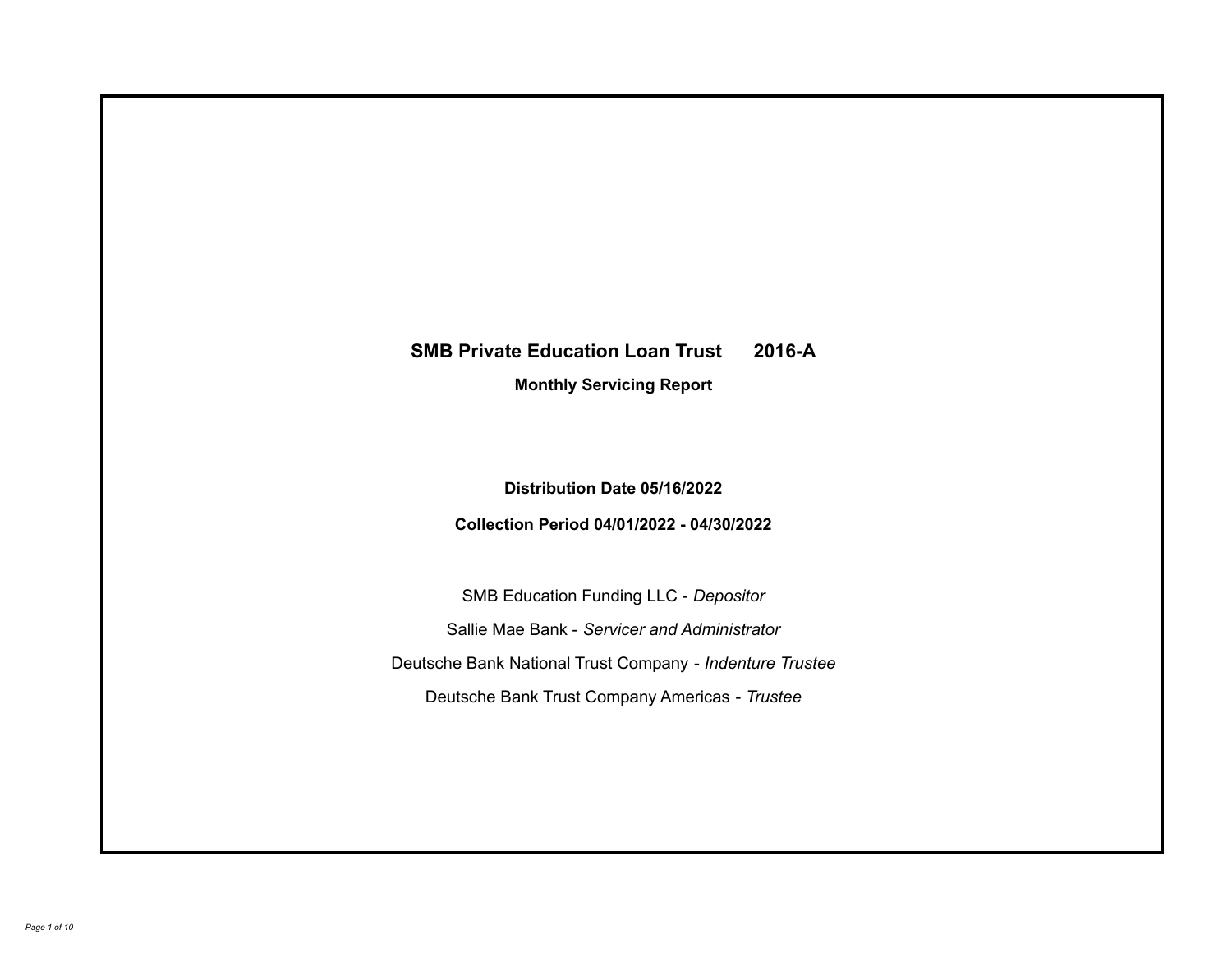A

 $\,$  C  $\,$ 

| A            | <b>Student Loan Portfolio Characteristics</b> |                                                 | <b>Settlement Date</b><br>05/26/2016 | 03/31/2022       | 04/30/2022       |
|--------------|-----------------------------------------------|-------------------------------------------------|--------------------------------------|------------------|------------------|
|              | <b>Principal Balance</b>                      |                                                 | \$585,861,635.84                     | \$213,919,818.08 | \$208,605,740.20 |
|              | Interest to be Capitalized Balance            |                                                 | 32,367,510.93                        | 5,752,432.76     | 5,686,181.44     |
|              | Pool Balance                                  |                                                 | \$618,229,146.77                     | \$219,672,250.84 | \$214,291,921.64 |
|              |                                               |                                                 |                                      |                  |                  |
|              | Weighted Average Coupon (WAC)                 |                                                 | 8.16%                                | 8.05%            | 8.25%            |
|              | Weighted Average Remaining Term               |                                                 | 134.18                               | 125.91           | 125.73           |
|              | Number of Loans                               |                                                 | 53,959                               | 19,945           | 19,510           |
|              | Number of Borrowers                           |                                                 | 52,283                               | 19,238           | 18,819           |
|              | Pool Factor                                   |                                                 |                                      | 0.355324966      | 0.346622159      |
|              |                                               | Since Issued Total Constant Prepayment Rate (1) |                                      | 9.63%            | 9.67%            |
| B            | <b>Debt Securities</b>                        | <b>Cusip/Isin</b>                               | 04/15/2022                           |                  | 05/16/2022       |
|              | A <sub>2</sub> A                              | 78449FAB7                                       | \$62,629,595.19                      |                  | \$59,297,459.49  |
|              | A2B                                           | 78449FAC5                                       | \$38,497,090.65                      |                  | \$36,448,897.15  |
|              | B                                             | 78449FAD3                                       | \$50,000,000.00                      |                  | \$50,000,000.00  |
|              |                                               |                                                 |                                      |                  |                  |
| $\mathsf{C}$ | <b>Certificates</b>                           | <b>Cusip/Isin</b>                               | 04/15/2022                           |                  | 05/16/2022       |
|              | Residual                                      | 78449F101                                       | \$100,000.00                         |                  | \$100,000.00     |
|              |                                               |                                                 |                                      |                  |                  |
| D            | <b>Account Balances</b>                       |                                                 | 04/15/2022                           |                  | 05/16/2022       |
|              | Reserve Account Balance                       |                                                 | \$1,557,854.00                       |                  | \$1,557,854.00   |

| <b>Asset / Liability</b>               | 04/15/2022      | 05/16/2022      |
|----------------------------------------|-----------------|-----------------|
| Overcollateralization Percentage       | 31.20%          | 31.99%          |
| Specified Overcollateralization Amount | \$68,545,565.00 | \$68,545,565.00 |
| Actual Overcollateralization Amount    | \$68,545,565.00 | \$68,545,565.00 |

(1) For additional information, see 'Since Issued CPR Methodology' found in section VIII of this report .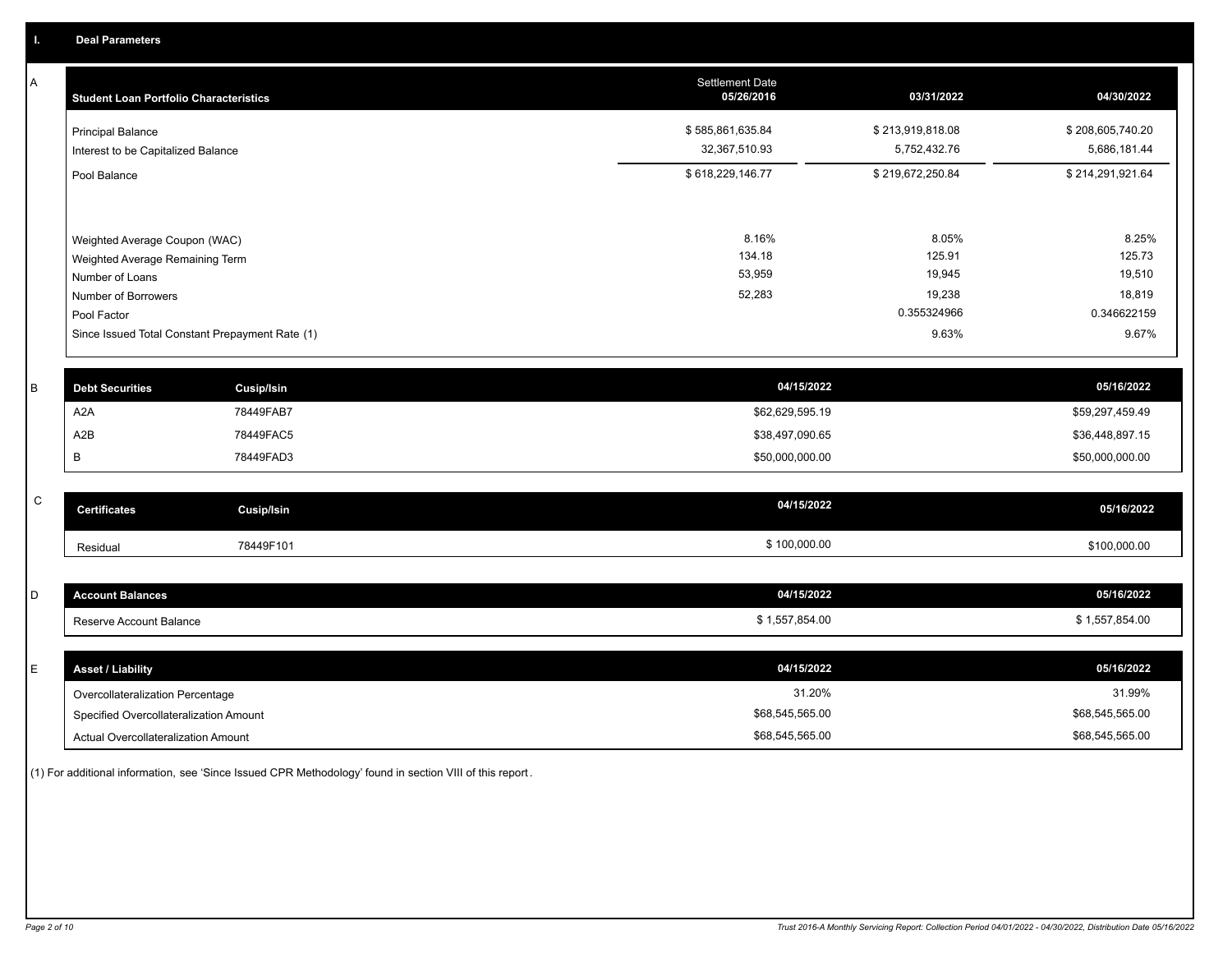## **II. 2016-A Trust Activity 04/01/2022 through 04/30/2022**

| A | <b>Student Loan Principal Receipts</b> |                |
|---|----------------------------------------|----------------|
|   | <b>Borrower Principal</b>              | 4,579,019.91   |
|   | Seller Principal Reimbursement         | 0.00           |
|   | Servicer Principal Reimbursement       | 0.00           |
|   | <b>Other Principal Deposits</b>        | 69,656.52      |
|   | <b>Total Principal Receipts</b>        | \$4,648,676.43 |

### B **Student Loan Interest Receipts**

| <b>Total Interest Receipts</b>  | \$1,272,213.82 |
|---------------------------------|----------------|
| Other Interest Deposits         | 247.84         |
| Servicer Interest Reimbursement | 0.00           |
| Seller Interest Reimbursement   | 0.00           |
| Borrower Interest               | 1,271,965.98   |

| C       | <b>Recoveries on Realized Losses</b>                             | \$94,793.23    |
|---------|------------------------------------------------------------------|----------------|
| D       | <b>Investment Income</b>                                         | \$1,626.47     |
| Е       | <b>Funds Borrowed from Next Collection Period</b>                | \$0.00         |
| F       | <b>Funds Repaid from Prior Collection Period</b>                 | \$0.00         |
| G       | Loan Sale or Purchase Proceeds                                   | \$0.00         |
| H       | Initial Deposits to Distribution Account                         | \$0.00         |
|         | <b>Excess Transferred from Other Accounts</b>                    | \$0.00         |
| J       | <b>Borrower Benefit Reimbursements</b>                           | \$0.00         |
| K       | <b>Other Deposits</b>                                            | \$0.00         |
| ъ.      | <b>Other Fees Collected</b>                                      | \$0.00         |
| М       | <b>AVAILABLE FUNDS</b>                                           | \$6,017,309.95 |
| N       | Non-Cash Principal Activity During Collection Period             | \$(665,401.45) |
| $\circ$ | Aggregate Purchased Amounts by the Depositor, Servicer or Seller | \$69,904.36    |
| P       | Aggregate Loan Substitutions                                     | \$0.00         |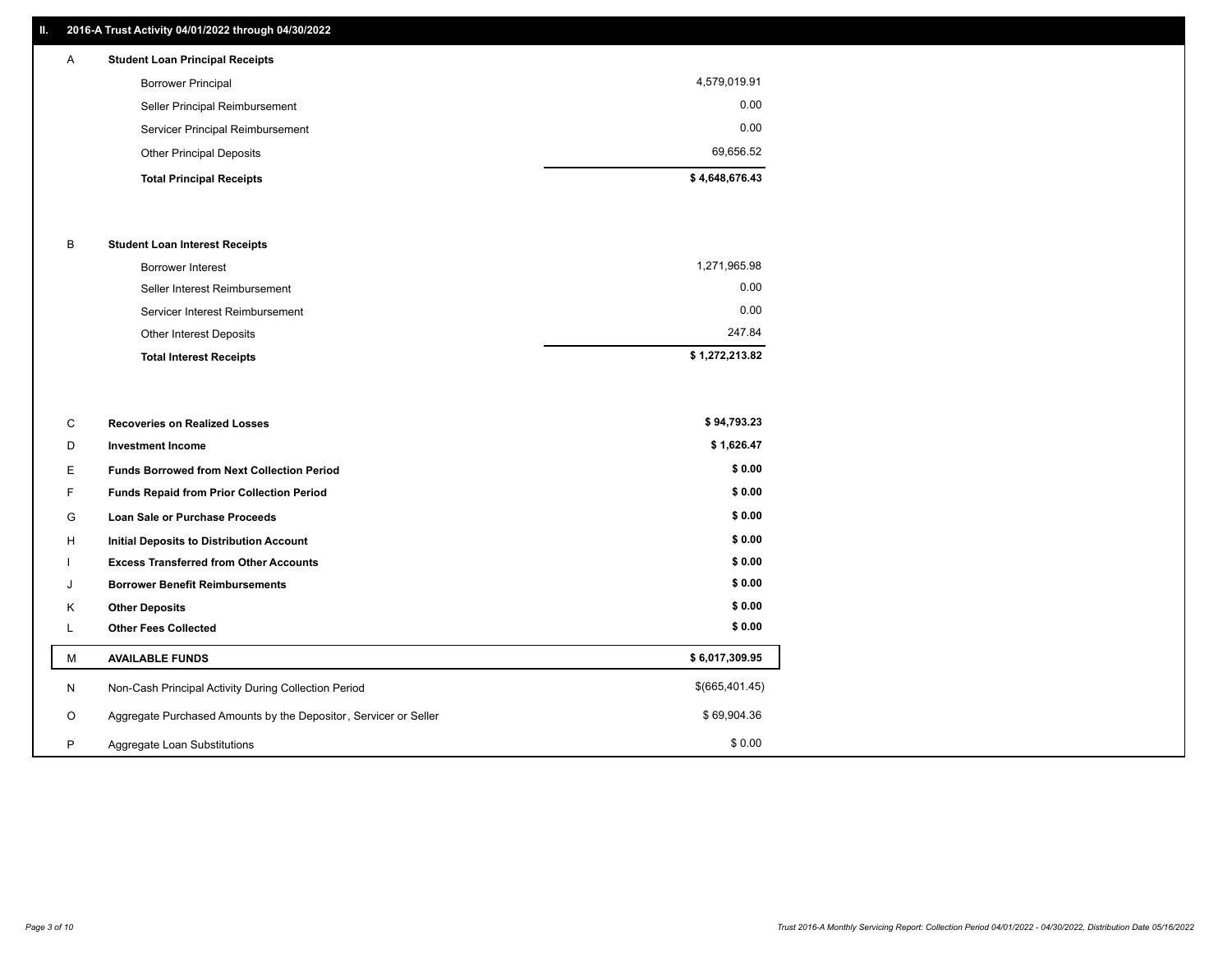| <b>Loans by Repayment Status</b> |                       |                          |         |                                                           |                |                            |                          |         |                                                           |                |                            |
|----------------------------------|-----------------------|--------------------------|---------|-----------------------------------------------------------|----------------|----------------------------|--------------------------|---------|-----------------------------------------------------------|----------------|----------------------------|
|                                  |                       |                          |         | 04/30/2022                                                |                |                            |                          |         | 03/31/2022                                                |                |                            |
|                                  |                       | <b>Wtd Avg</b><br>Coupon | # Loans | Principal and<br><b>Interest Accrued</b><br>to Capitalize | % of Principal | % of Loans in<br>Repay (1) | <b>Wtd Avg</b><br>Coupon | # Loans | Principal and<br><b>Interest Accrued</b><br>to Capitalize | % of Principal | % of Loans in<br>Repay (1) |
| INTERIM:                         | IN SCHOOL             | 9.22%                    | 241     | \$4,273,345.35                                            | 1.994%         | $-$ %                      | 9.02%                    | 242     | \$4,233,793.89                                            | 1.927%         | $-$ %                      |
|                                  | GRACE                 | 9.08%                    | 83      | \$1,445,213.49                                            | 0.674%         | $-$ %                      | 8.88%                    | 93      | \$1,600,190.49                                            | 0.728%         | $-$ %                      |
|                                  | <b>DEFERMENT</b>      | 9.01%                    | 1,085   | \$15,674,814.95                                           | 7.315%         | $-$ %                      | 8.81%                    | 1,081   | \$15,500,256.73                                           | 7.056%         | $-$ %                      |
| <b>REPAYMENT:</b>                | <b>CURRENT</b>        | 8.11%                    | 17,161  | \$179,559,845.80                                          | 83.792%        | 93.085%                    | 7.93%                    | 17,537  | \$183,762,848.91                                          | 83.653%        | 92.651%                    |
|                                  | 30-59 DAYS DELINQUENT | 9.19%                    | 327     | \$4,483,368.22                                            | 2.092%         | 2.324%                     | 8.83%                    | 341     | \$4,915,958.77                                            | 2.238%         | 2.479%                     |
|                                  | 60-89 DAYS DELINQUENT | 9.05%                    | 211     | \$3,464,664.15                                            | 1.617%         | 1.796%                     | 8.70%                    | 223     | \$3,383,551.71                                            | 1.540%         | 1.706%                     |
|                                  | 90+ DAYS DELINQUENT   | 8.63%                    | 169     | \$2,707,623.56                                            | 1.264%         | 1.404%                     | 8.61%                    | 173     | \$3,090,574.98                                            | 1.407%         | 1.558%                     |
|                                  | <b>FORBEARANCE</b>    | 7.56%                    | 233     | \$2,683,046.12                                            | 1.252%         | 1.391%                     | 7.60%                    | 255     | \$3,185,075.36                                            | 1.450%         | 1.606%                     |
| <b>TOTAL</b>                     |                       |                          | 19,510  | \$214,291,921.64                                          | 100.00%        | 100.00%                    |                          | 19,945  | \$219,672,250.84                                          | 100.00%        | 100.00%                    |

Percentages may not total 100% due to rounding \*

1 Loans classified in "Repayment" include any loan for which interim interest only, \$25 fixed payments or full principal and interest payments are due.

| <b>Loans by Borrower Status</b> |                                                                                                                              |                          |         |                                                                  |                |                                |                          |         |                                                                  |                |                                |
|---------------------------------|------------------------------------------------------------------------------------------------------------------------------|--------------------------|---------|------------------------------------------------------------------|----------------|--------------------------------|--------------------------|---------|------------------------------------------------------------------|----------------|--------------------------------|
|                                 |                                                                                                                              |                          |         | 04/30/2022                                                       |                |                                | 03/31/2022               |         |                                                                  |                |                                |
|                                 |                                                                                                                              | <b>Wtd Avg</b><br>Coupon | # Loans | <b>Principal and</b><br><b>Interest Accrued</b><br>to Capitalize | % of Principal | % of Loans in<br>P&I Repay (2) | <b>Wtd Avg</b><br>Coupon | # Loans | <b>Principal and</b><br><b>Interest Accrued</b><br>to Capitalize | % of Principal | % of Loans in<br>P&I Repay (2) |
| INTERIM:                        | IN SCHOOL                                                                                                                    | 8.99%                    | 451     | \$7,688,105.10                                                   | 3.588%         | $-$ %                          | 8.80%                    | 456     | \$7,692,557.38                                                   | 3.502%         | $-$ %                          |
|                                 | <b>GRACE</b>                                                                                                                 | 8.97%                    | 143     | \$2,311,552.58                                                   | 1.079%         | $-$ %                          | 8.74%                    | 156     | \$2,490,000.41                                                   | 1.134%         | $-$ %                          |
|                                 | <b>DEFERMENT</b>                                                                                                             | 8.66%                    | 1,967   | \$27,818,050.80                                                  | 12.981%        | $-$ %                          | 8.47%                    | 1,958   | \$27,666,355.42                                                  | 12.594%        | $-$ %                          |
| P&I REPAYMENT:                  | <b>CURRENT</b>                                                                                                               | 8.09%                    | 16,025  | \$163,343,665.33                                                 | 76.225%        | 92.560%                        | 7.90%                    | 16,392  | \$167,365,474.14                                                 | 76.189%        | 92.048%                        |
|                                 | 30-59 DAYS DELINQUENT                                                                                                        | 9.19%                    | 315     | \$4,360,751.38                                                   | 2.035%         | 2.471%                         | 8.82%                    | 335     | \$4,863,547.11                                                   | 2.214%         | 2.675%                         |
|                                 | 60-89 DAYS DELINQUENT                                                                                                        | 9.02%                    | 209     | \$3,407,732.88                                                   | 1.590%         | 1.931%                         | 8.70%                    | 221     | \$3,332,732.70                                                   | 1.517%         | 1.833%                         |
|                                 | 90+ DAYS DELINQUENT                                                                                                          | 8.63%                    | 167     | \$2,679,017.45                                                   | 1.250%         | 1.518%                         | 8.61%                    | 172     | \$3,076,508.32                                                   | 1.400%         | 1.692%                         |
|                                 | <b>FORBEARANCE</b>                                                                                                           | 7.56%                    | 233     | \$2,683,046.12                                                   | 1.252%         | 1.520%                         | 7.60%                    | 255     | \$3,185,075.36                                                   | 1.450%         | 1.752%                         |
| <b>TOTAL</b>                    | Percentages may not total 100% due to rounding                                                                               |                          | 19,510  | \$214,291,921.64                                                 | 100.00%        | 100.00%                        |                          | 19,945  | \$219,672,250.84                                                 | 100.00%        | 100.00%                        |
|                                 | 2 Loans classified in "P&I Repayment" includes only those loans for which scheduled principal and interest payments are due. |                          |         |                                                                  |                |                                |                          |         |                                                                  |                |                                |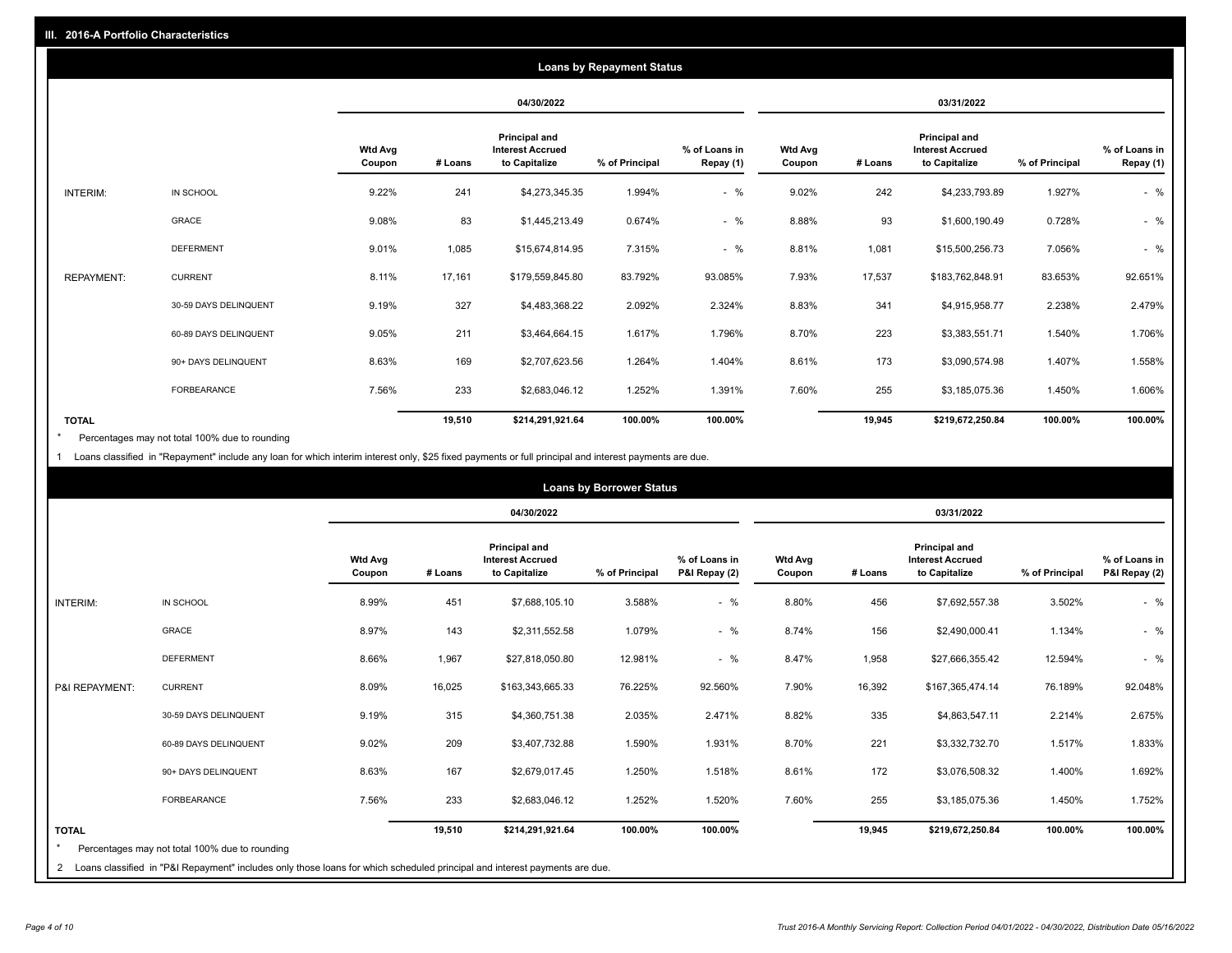| 4/30/2022<br>3/31/2022<br>\$214,291,921.64<br>\$219,672,250.84<br>Pool Balance<br>19,510<br>19,945<br>Total # Loans<br>18,819<br>19,238<br>Total # Borrowers<br>8.05%<br>8.25%<br>Weighted Average Coupon<br>125.73<br>125.91<br>Weighted Average Remaining Term<br>93.4%<br>93.4%<br>Percent of Pool - Cosigned<br>6.6%<br>6.6%<br>Percent of Pool - Non Cosigned<br>\$1,404,428.07<br>\$1,449,465.06<br>Borrower Interest Accrued for Period<br>\$7,759,094.50<br>\$7,915,886.29<br>Outstanding Borrower Interest Accrued<br>\$907,354.94<br>\$318,445.23<br>Gross Principal Realized Loss - Periodic *<br>\$30,966,674.69<br>\$30,059,319.75<br>Gross Principal Realized Loss - Cumulative *<br>\$94,793.23<br>\$93,334.78<br>Recoveries on Realized Losses - Periodic<br>\$4,682,403.05<br>\$4,587,609.82<br>Recoveries on Realized Losses - Cumulative<br>\$812,561.71<br>\$225,110.45<br>Net Losses - Periodic<br>\$26,284,271.64<br>\$25,471,709.93<br>Net Losses - Cumulative<br>\$243,391.04<br>\$958,898.65<br>Non-Cash Principal Activity - Capitalized Interest<br>9.67%<br>9.63%<br>Since Issued Total Constant Prepayment Rate (CPR) (1)<br>\$0.00<br>\$0.00<br><b>Loan Substitutions</b><br>\$0.00<br>\$0.00<br><b>Cumulative Loan Substitutions</b><br>\$0.00<br>\$0.00<br><b>Unpaid Servicing Fees</b><br>\$0.00<br><b>Unpaid Administration Fees</b><br>\$0.00<br>\$0.00<br>\$0.00<br><b>Unpaid Carryover Servicing Fees</b><br>\$0.00<br>\$0.00<br>Note Interest Shortfall<br>Loans in Modification<br>\$16,791,957.01<br>\$17,506,053.56<br>9.66%<br>9.80%<br>% of Loans in Modification as a % of Loans in Repayment (P&I) |  |       |
|-------------------------------------------------------------------------------------------------------------------------------------------------------------------------------------------------------------------------------------------------------------------------------------------------------------------------------------------------------------------------------------------------------------------------------------------------------------------------------------------------------------------------------------------------------------------------------------------------------------------------------------------------------------------------------------------------------------------------------------------------------------------------------------------------------------------------------------------------------------------------------------------------------------------------------------------------------------------------------------------------------------------------------------------------------------------------------------------------------------------------------------------------------------------------------------------------------------------------------------------------------------------------------------------------------------------------------------------------------------------------------------------------------------------------------------------------------------------------------------------------------------------------------------------------------------------------------------------------------------------------------------------------|--|-------|
|                                                                                                                                                                                                                                                                                                                                                                                                                                                                                                                                                                                                                                                                                                                                                                                                                                                                                                                                                                                                                                                                                                                                                                                                                                                                                                                                                                                                                                                                                                                                                                                                                                                 |  |       |
|                                                                                                                                                                                                                                                                                                                                                                                                                                                                                                                                                                                                                                                                                                                                                                                                                                                                                                                                                                                                                                                                                                                                                                                                                                                                                                                                                                                                                                                                                                                                                                                                                                                 |  |       |
|                                                                                                                                                                                                                                                                                                                                                                                                                                                                                                                                                                                                                                                                                                                                                                                                                                                                                                                                                                                                                                                                                                                                                                                                                                                                                                                                                                                                                                                                                                                                                                                                                                                 |  |       |
|                                                                                                                                                                                                                                                                                                                                                                                                                                                                                                                                                                                                                                                                                                                                                                                                                                                                                                                                                                                                                                                                                                                                                                                                                                                                                                                                                                                                                                                                                                                                                                                                                                                 |  |       |
|                                                                                                                                                                                                                                                                                                                                                                                                                                                                                                                                                                                                                                                                                                                                                                                                                                                                                                                                                                                                                                                                                                                                                                                                                                                                                                                                                                                                                                                                                                                                                                                                                                                 |  |       |
|                                                                                                                                                                                                                                                                                                                                                                                                                                                                                                                                                                                                                                                                                                                                                                                                                                                                                                                                                                                                                                                                                                                                                                                                                                                                                                                                                                                                                                                                                                                                                                                                                                                 |  |       |
|                                                                                                                                                                                                                                                                                                                                                                                                                                                                                                                                                                                                                                                                                                                                                                                                                                                                                                                                                                                                                                                                                                                                                                                                                                                                                                                                                                                                                                                                                                                                                                                                                                                 |  |       |
|                                                                                                                                                                                                                                                                                                                                                                                                                                                                                                                                                                                                                                                                                                                                                                                                                                                                                                                                                                                                                                                                                                                                                                                                                                                                                                                                                                                                                                                                                                                                                                                                                                                 |  |       |
|                                                                                                                                                                                                                                                                                                                                                                                                                                                                                                                                                                                                                                                                                                                                                                                                                                                                                                                                                                                                                                                                                                                                                                                                                                                                                                                                                                                                                                                                                                                                                                                                                                                 |  |       |
|                                                                                                                                                                                                                                                                                                                                                                                                                                                                                                                                                                                                                                                                                                                                                                                                                                                                                                                                                                                                                                                                                                                                                                                                                                                                                                                                                                                                                                                                                                                                                                                                                                                 |  |       |
|                                                                                                                                                                                                                                                                                                                                                                                                                                                                                                                                                                                                                                                                                                                                                                                                                                                                                                                                                                                                                                                                                                                                                                                                                                                                                                                                                                                                                                                                                                                                                                                                                                                 |  |       |
|                                                                                                                                                                                                                                                                                                                                                                                                                                                                                                                                                                                                                                                                                                                                                                                                                                                                                                                                                                                                                                                                                                                                                                                                                                                                                                                                                                                                                                                                                                                                                                                                                                                 |  |       |
|                                                                                                                                                                                                                                                                                                                                                                                                                                                                                                                                                                                                                                                                                                                                                                                                                                                                                                                                                                                                                                                                                                                                                                                                                                                                                                                                                                                                                                                                                                                                                                                                                                                 |  |       |
|                                                                                                                                                                                                                                                                                                                                                                                                                                                                                                                                                                                                                                                                                                                                                                                                                                                                                                                                                                                                                                                                                                                                                                                                                                                                                                                                                                                                                                                                                                                                                                                                                                                 |  |       |
|                                                                                                                                                                                                                                                                                                                                                                                                                                                                                                                                                                                                                                                                                                                                                                                                                                                                                                                                                                                                                                                                                                                                                                                                                                                                                                                                                                                                                                                                                                                                                                                                                                                 |  |       |
|                                                                                                                                                                                                                                                                                                                                                                                                                                                                                                                                                                                                                                                                                                                                                                                                                                                                                                                                                                                                                                                                                                                                                                                                                                                                                                                                                                                                                                                                                                                                                                                                                                                 |  |       |
|                                                                                                                                                                                                                                                                                                                                                                                                                                                                                                                                                                                                                                                                                                                                                                                                                                                                                                                                                                                                                                                                                                                                                                                                                                                                                                                                                                                                                                                                                                                                                                                                                                                 |  |       |
|                                                                                                                                                                                                                                                                                                                                                                                                                                                                                                                                                                                                                                                                                                                                                                                                                                                                                                                                                                                                                                                                                                                                                                                                                                                                                                                                                                                                                                                                                                                                                                                                                                                 |  |       |
|                                                                                                                                                                                                                                                                                                                                                                                                                                                                                                                                                                                                                                                                                                                                                                                                                                                                                                                                                                                                                                                                                                                                                                                                                                                                                                                                                                                                                                                                                                                                                                                                                                                 |  |       |
|                                                                                                                                                                                                                                                                                                                                                                                                                                                                                                                                                                                                                                                                                                                                                                                                                                                                                                                                                                                                                                                                                                                                                                                                                                                                                                                                                                                                                                                                                                                                                                                                                                                 |  |       |
|                                                                                                                                                                                                                                                                                                                                                                                                                                                                                                                                                                                                                                                                                                                                                                                                                                                                                                                                                                                                                                                                                                                                                                                                                                                                                                                                                                                                                                                                                                                                                                                                                                                 |  |       |
|                                                                                                                                                                                                                                                                                                                                                                                                                                                                                                                                                                                                                                                                                                                                                                                                                                                                                                                                                                                                                                                                                                                                                                                                                                                                                                                                                                                                                                                                                                                                                                                                                                                 |  |       |
|                                                                                                                                                                                                                                                                                                                                                                                                                                                                                                                                                                                                                                                                                                                                                                                                                                                                                                                                                                                                                                                                                                                                                                                                                                                                                                                                                                                                                                                                                                                                                                                                                                                 |  |       |
|                                                                                                                                                                                                                                                                                                                                                                                                                                                                                                                                                                                                                                                                                                                                                                                                                                                                                                                                                                                                                                                                                                                                                                                                                                                                                                                                                                                                                                                                                                                                                                                                                                                 |  |       |
|                                                                                                                                                                                                                                                                                                                                                                                                                                                                                                                                                                                                                                                                                                                                                                                                                                                                                                                                                                                                                                                                                                                                                                                                                                                                                                                                                                                                                                                                                                                                                                                                                                                 |  |       |
|                                                                                                                                                                                                                                                                                                                                                                                                                                                                                                                                                                                                                                                                                                                                                                                                                                                                                                                                                                                                                                                                                                                                                                                                                                                                                                                                                                                                                                                                                                                                                                                                                                                 |  |       |
|                                                                                                                                                                                                                                                                                                                                                                                                                                                                                                                                                                                                                                                                                                                                                                                                                                                                                                                                                                                                                                                                                                                                                                                                                                                                                                                                                                                                                                                                                                                                                                                                                                                 |  |       |
| % Annualized Gross Principal Realized Loss - Periodic as a %<br>6.27%<br>of Loans in Repayment (P&I) * 12                                                                                                                                                                                                                                                                                                                                                                                                                                                                                                                                                                                                                                                                                                                                                                                                                                                                                                                                                                                                                                                                                                                                                                                                                                                                                                                                                                                                                                                                                                                                       |  | 2.14% |
| % Gross Principal Realized Loss - Cumulative as a % of<br><b>Original Pool Balance</b><br>5.01%                                                                                                                                                                                                                                                                                                                                                                                                                                                                                                                                                                                                                                                                                                                                                                                                                                                                                                                                                                                                                                                                                                                                                                                                                                                                                                                                                                                                                                                                                                                                                 |  | 4.86% |

\* In accordance with the Servicer's current policies and procedures, after September 1, 2017 loans subject to bankruptcy claims generally will not be reported as a charged- off unless and until they are delinquent for 120

(1) For additional information, see 'Since Issued CPR Methodology' found in section VIII of this report .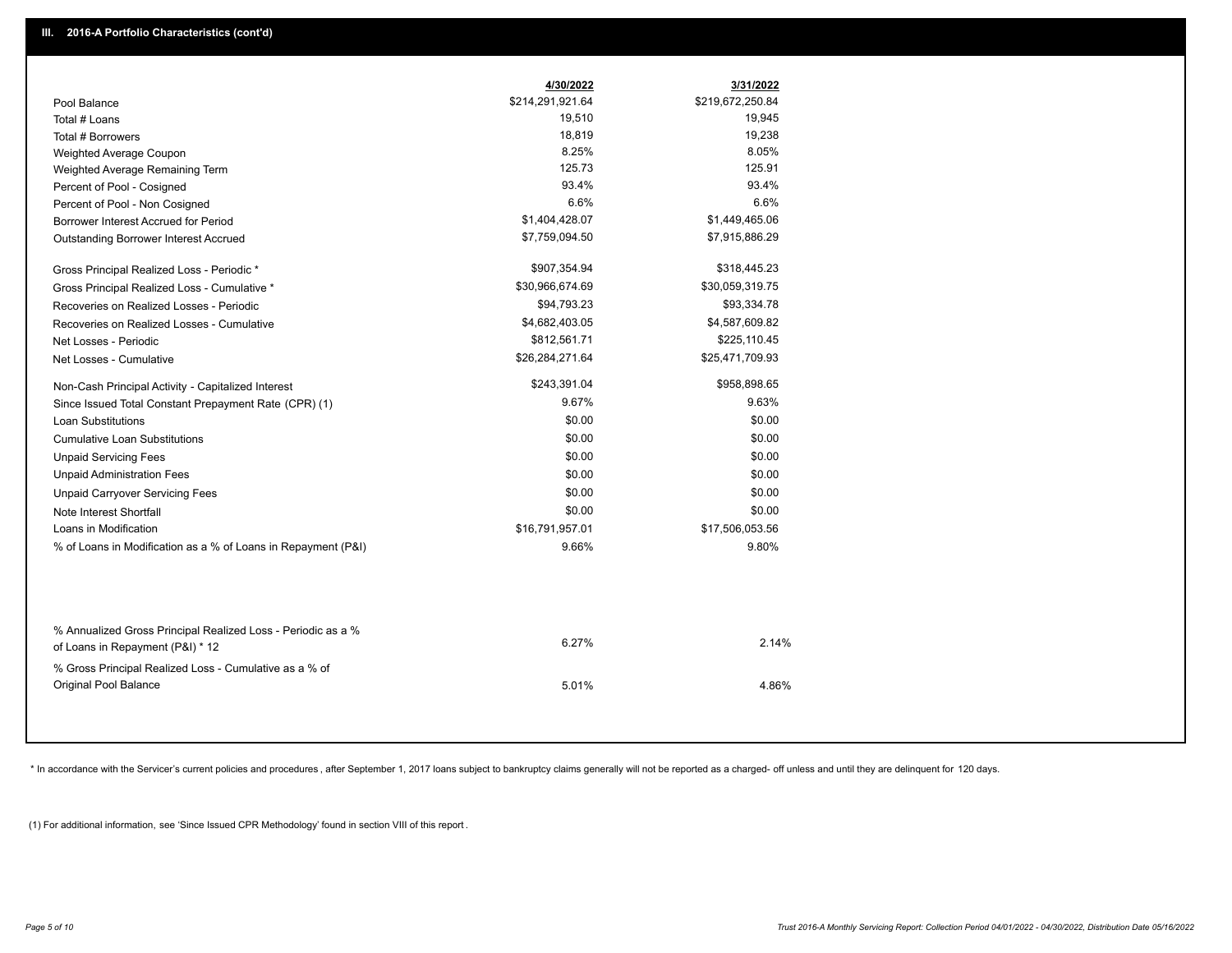## **Loan Program**

A

|                                    | Weighted<br>Average | # LOANS  | <b>\$ AMOUNT</b> | $%$ *    |
|------------------------------------|---------------------|----------|------------------|----------|
| - Smart Option Interest-Only Loans | 7.26%               | 3,615    | \$25,590,886.38  | 11.942%  |
| - Smart Option Fixed Pay Loans     | 8.24%               | 5,338    | \$69,590,417.49  | 32.475%  |
| - Smart Option Deferred Loans      | 8.46%               | 10,557   | \$119,110,617.77 | 55.583%  |
| - Other Loan Programs              | $0.00\%$            | $\Omega$ | \$0.00           | 0.000%   |
| <b>Total</b>                       | 8.25%               | 19,510   | \$214,291,921.64 | 100.000% |

\* Percentages may not total 100% due to rounding

B

C

**Index Type**

|                       | Weighted<br>Average | # LOANS | <b>\$ AMOUNT</b> | $%$ *     |
|-----------------------|---------------------|---------|------------------|-----------|
| - Fixed Rate Loans    | 8.02%               | 3,845   | \$50,939,049.74  | 23.771%   |
| - LIBOR Indexed Loans | 8.31%               | 15,665  | \$163,352,871.90 | 76.229%   |
| - Other Index Rates   | $0.00\%$            |         | \$0.00           | $0.000\%$ |
| <b>Total</b>          | 8.25%               | 19,510  | \$214,291,921.64 | 100.000%  |

\* Percentages may not total 100% due to rounding

## **Weighted Average Recent FICO**

| (2)<br>Wtd Avg Recent FICO Band | # LOANS | <b>\$ AMOUNT</b> | $\frac{9}{6}$ * |
|---------------------------------|---------|------------------|-----------------|
| 0 - 639                         | 1,326   | \$15,992,604.53  | 7.463%          |
| 640 - 669                       | 1,352   | \$16,427,530.41  | 7.666%          |
| 670 - 699                       | 1,939   | \$22,216,314.04  | 10.367%         |
| 700 - 739                       | 4,120   | \$46,850,406.90  | 21.863%         |
| $740 +$                         | 10,772  | \$112,799,765.66 | 52.638%         |
| N/A <sup>(1)</sup>              |         | \$5,300.10       | 0.002%          |
| <b>Total</b>                    | 19,510  | \$214,291,921.64 | 100.000%        |
|                                 |         |                  |                 |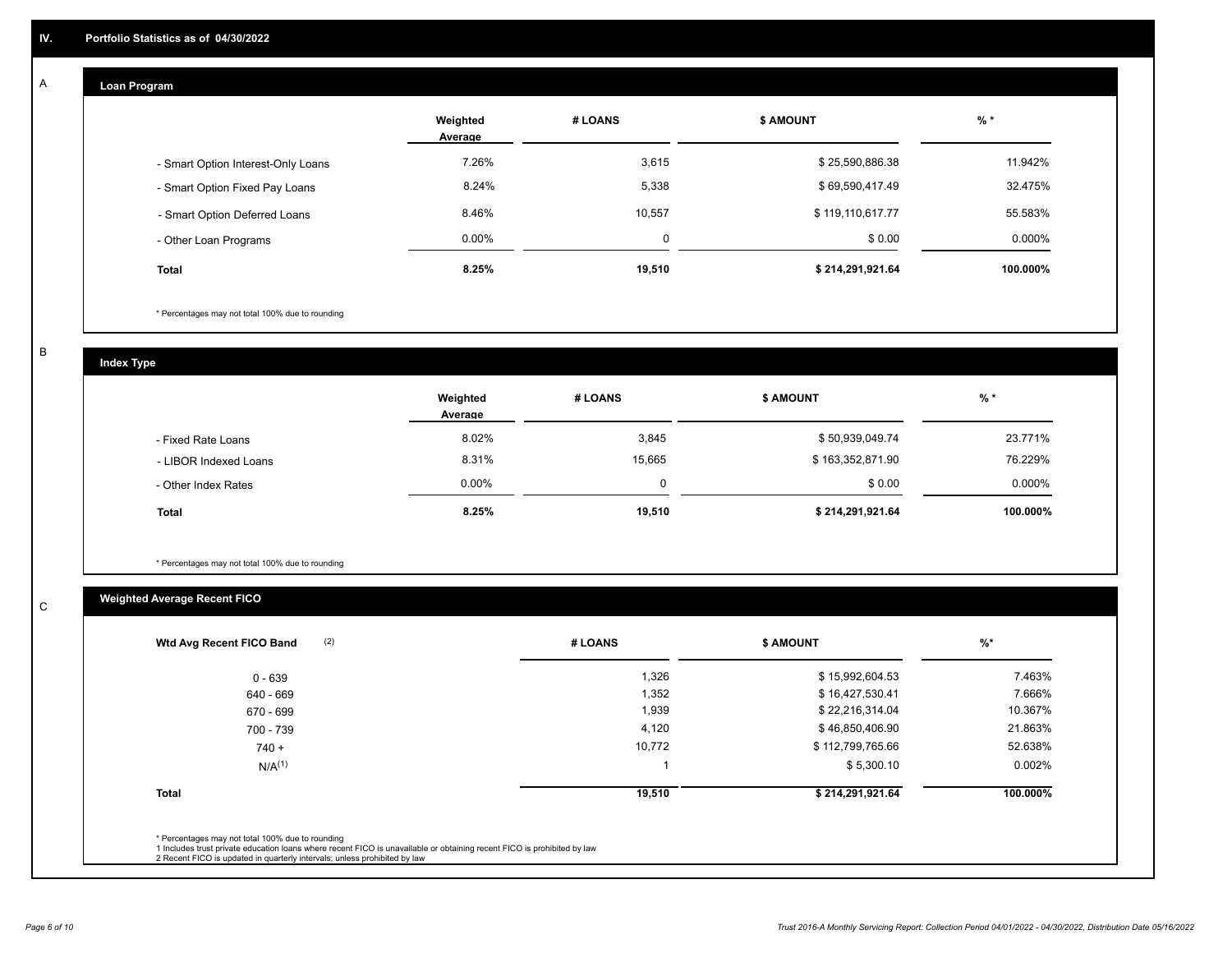| V. | 2016-A Reserve Account, Principal Distribution, and R-2 Certificate Calculations        |                  |
|----|-----------------------------------------------------------------------------------------|------------------|
| А. | <b>Reserve Account</b>                                                                  |                  |
|    | Specified Reserve Account Balance                                                       | \$1,557,854.00   |
|    | Actual Reserve Account Balance                                                          | \$1,557,854.00   |
| В. | <b>Principal Distribution Amount</b>                                                    |                  |
|    | Class A Notes Outstanding<br>i.                                                         | \$101,126,685.84 |
|    | Pool Balance<br>ii.                                                                     | \$214,291,921.64 |
|    | First Priority Principal Distribution Amount (i - ii)<br>iii.                           | \$0.00           |
|    | Class A and B Notes Outstanding<br>iv.                                                  | \$151,126,685.84 |
|    | First Priority Principal Distribution Amount<br>۷.                                      | \$0.00           |
|    | Pool Balance<br>vi.                                                                     | \$214,291,921.64 |
|    | Specified Overcollateralization Amount<br>vii.                                          | \$68,545,565.00  |
|    | Regular Principal Distribution Amount (if (iv > 0, (iv - v) - (vi - vii))<br>viii.      | \$5,380,329.20   |
|    | Pool Balance<br>ix.                                                                     | \$214,291,921.64 |
|    | 10% of Initial Pool Balance<br>х.                                                       | \$61,822,914.68  |
|    | First Priority Principal Distribution Amount<br>xi.                                     | \$0.00           |
|    | Regular Principal Distribution Amount<br>xii.                                           | \$5,380,329.20   |
|    | Available Funds (after payment of waterfall items A through I)<br>xiii.                 | \$145,099.41     |
|    | Additional Principal Distribution Amount (if(vi <= x,min(xiii, vi - xi - xii)))<br>xiv. | \$0.00           |
| C. | R-2 Certificate                                                                         |                  |
|    | Previous Notional Balance                                                               | \$37,490,591.00  |
|    | Shortfall of Principal                                                                  | \$0.00           |
|    | Shortfall of Interest                                                                   | \$0.00           |
|    | <b>Current Notional Balance</b>                                                         | \$37,490,591.00  |
|    | Excess Distribution Allocated (1)                                                       | \$40,918.44      |
|    |                                                                                         |                  |
|    |                                                                                         |                  |

1. Until the notional amount of the R-2 Certificate is reduced to zero and if there is excess cash through the distribution available it will be distributed to the R-2 Certificate, otherwise the amount will be zero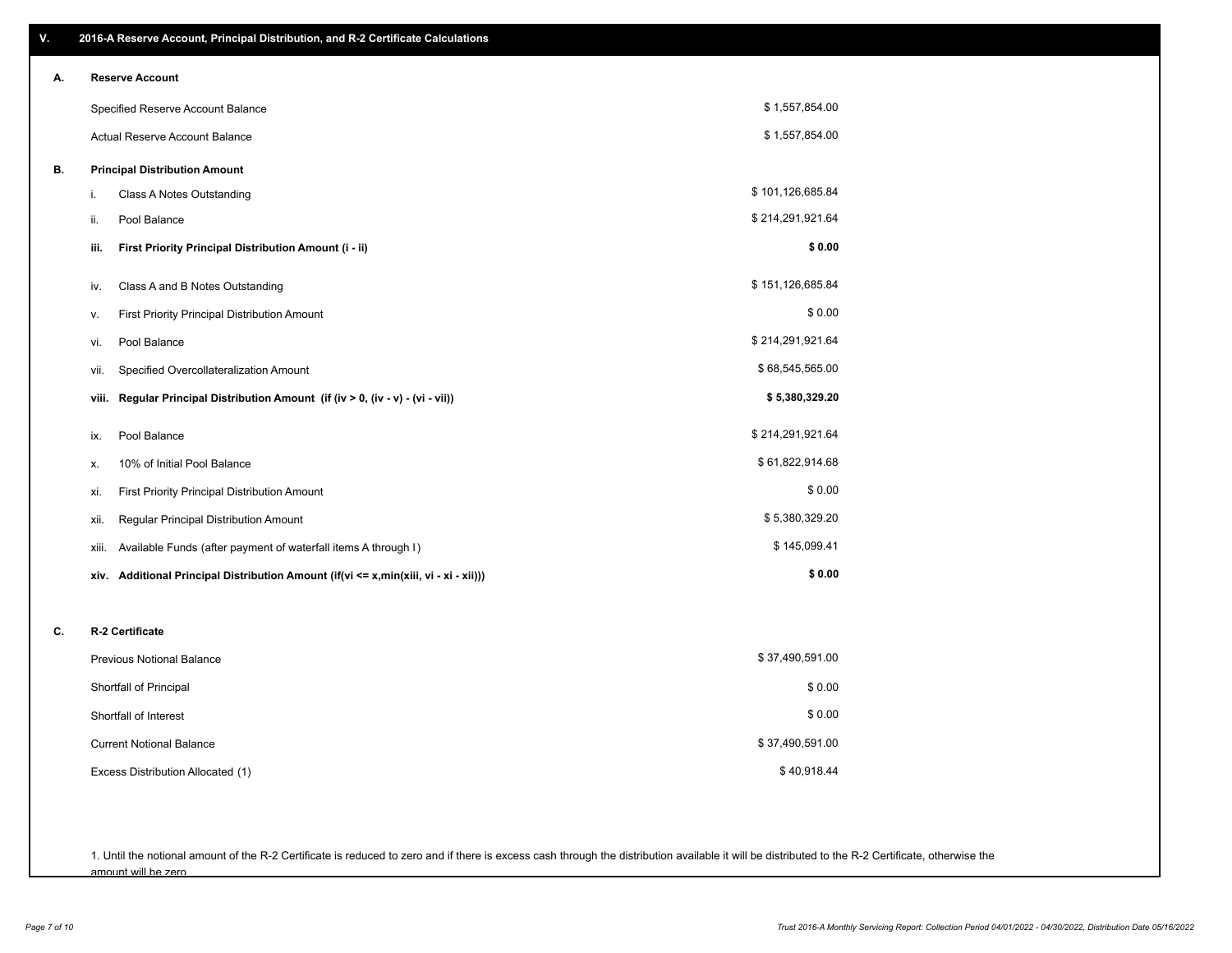|                                                              | Paid           | <b>Funds Balance</b> |
|--------------------------------------------------------------|----------------|----------------------|
| <b>Total Available Funds</b>                                 |                | \$6,017,309.95       |
| <b>Trustee Fees</b><br>A                                     | \$0.00         | \$6,017,309.95       |
| В<br><b>Servicing Fees</b>                                   | \$143,038.76   | \$5,874,271.19       |
| C<br>i. Administration Fees                                  | \$8,333.00     | \$5,865,938.19       |
| ii. Unreimbursed Administrator Advances plus any Unpaid      | \$0.00         | \$5,865,938.19       |
| D<br><b>Class A Noteholders Interest Distribution Amount</b> | \$209,011.89   | \$5,656,926.30       |
| Е<br>First Priority Principal Payment                        | \$0.00         | \$5,656,926.30       |
| Class B Noteholders Interest Distribution Amount<br>F.       | \$131,497.69   | \$5,525,428.61       |
| <b>Reinstatement Reserve Account</b><br>G                    | \$0.00         | \$5,525,428.61       |
| H<br>Regular Principal Distribution                          | \$5,380,329.20 | \$145,099.41         |
| <b>Carryover Servicing Fees</b>                              | \$0.00         | \$145,099.41         |
| Additional Principal Distribution Amount<br>J                | \$0.00         | \$145,099.41         |
| Κ<br>Unpaid Expenses of Trustee                              | \$0.00         | \$145,099.41         |
| Unpaid Expenses of Administrator<br>L                        | \$0.00         | \$145,099.41         |
| M<br>i. Remaining Funds to the R-1 Certificateholder(s)      | \$104,180.97   | \$40,918.44          |
| ii. Remaining Funds to the R-2 Certificateholder(s)          | \$40,918.44    | \$0.00               |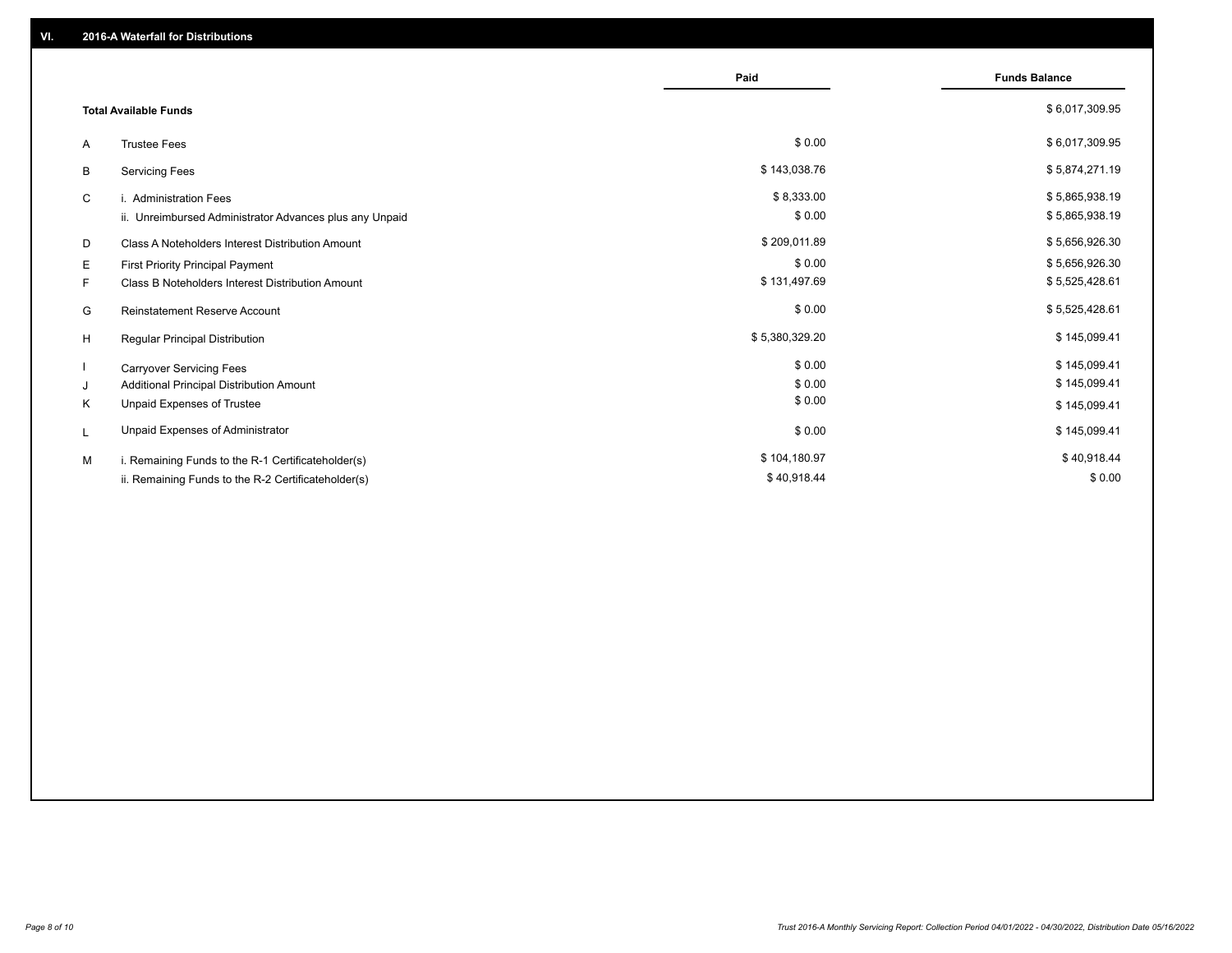| <b>Distribution Amounts</b>                                |                         |                         |                         |
|------------------------------------------------------------|-------------------------|-------------------------|-------------------------|
|                                                            | A <sub>2</sub> A        | A <sub>2</sub> B        | в                       |
| Cusip/Isin                                                 | 78449FAB7               | 78449FAC5               | 78449FAD3               |
| <b>Beginning Balance</b>                                   | \$62,629,595.19         | \$38,497,090.65         | \$50,000,000.00         |
| Index                                                      | <b>FIXED</b>            | <b>LIBOR</b>            | <b>LIBOR</b>            |
| Spread/Fixed Rate                                          | 2.70%                   | 1.50%                   | 2.50%                   |
| Record Date (Days Prior to Distribution)                   | 1 NEW YORK BUSINESS DAY | 1 NEW YORK BUSINESS DAY | 1 NEW YORK BUSINESS DAY |
| <b>Accrual Period Begin</b>                                | 4/15/2022               | 4/15/2022               | 4/15/2022               |
| <b>Accrual Period End</b>                                  | 5/15/2022               | 5/16/2022               | 5/16/2022               |
| Daycount Fraction                                          | 0.08333333              | 0.08611111              | 0.08611111              |
| Interest Rate*                                             | 2.70000%                | 2.05414%                | 3.05414%                |
| <b>Accrued Interest Factor</b>                             | 0.002250000             | 0.001768843             | 0.002629954             |
| <b>Current Interest Due</b>                                | \$140,916.59            | \$68,095.30             | \$131,497.69            |
| Interest Shortfall from Prior Period Plus Accrued Interest | $\frac{1}{2}$           | $\mathsf{\$}$ -         | $\mathsf{\$}$ -         |
| <b>Total Interest Due</b>                                  | \$140,916.59            | \$68,095.30             | \$131,497.69            |
| <b>Interest Paid</b>                                       | \$140,916.59            | \$68,095.30             | \$131,497.69            |
| Interest Shortfall                                         | $$ -$                   | $$ -$                   | $$ -$                   |
| <b>Principal Paid</b>                                      | \$3,332,135.70          | \$2,048,193.50          | $$ -$                   |
| <b>Ending Principal Balance</b>                            | \$59,297,459.49         | \$36,448,897.15         | \$50,000,000.00         |
| Paydown Factor                                             | 0.015285026             | 0.015285026             | 0.000000000             |
| <b>Ending Balance Factor</b>                               | 0.272006695             | 0.272006695             | 1.000000000             |

\* Pay rates for Current Distribution. For the interest rates applicable to the next distribution date, please see https://www.salliemae.com/about/investors/data/SMBabrate.txt.

**VII. 2016-A Distributions**